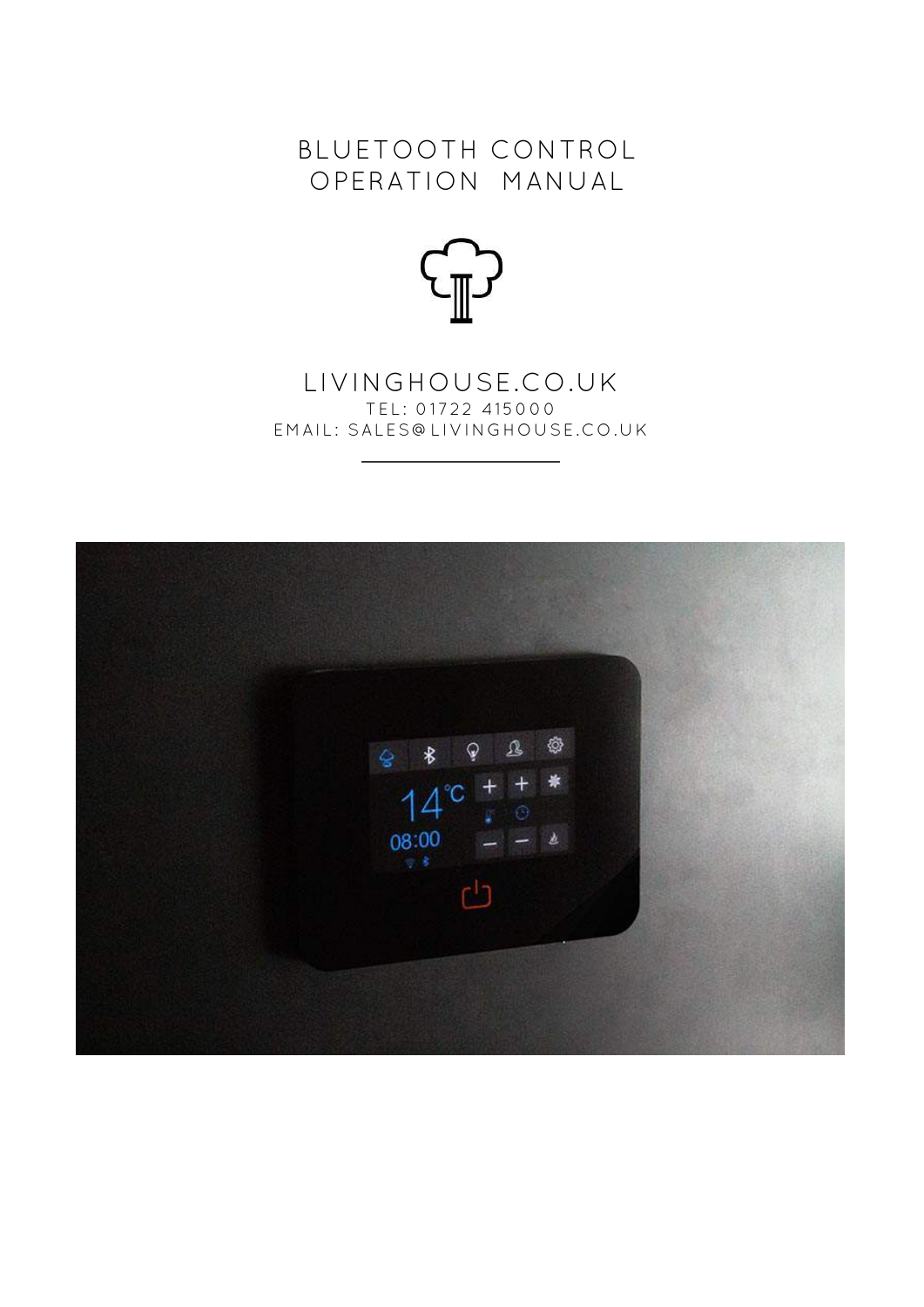

INTERFACE EXPLAIN



 $\triangleright$  $\triangleleft$ 



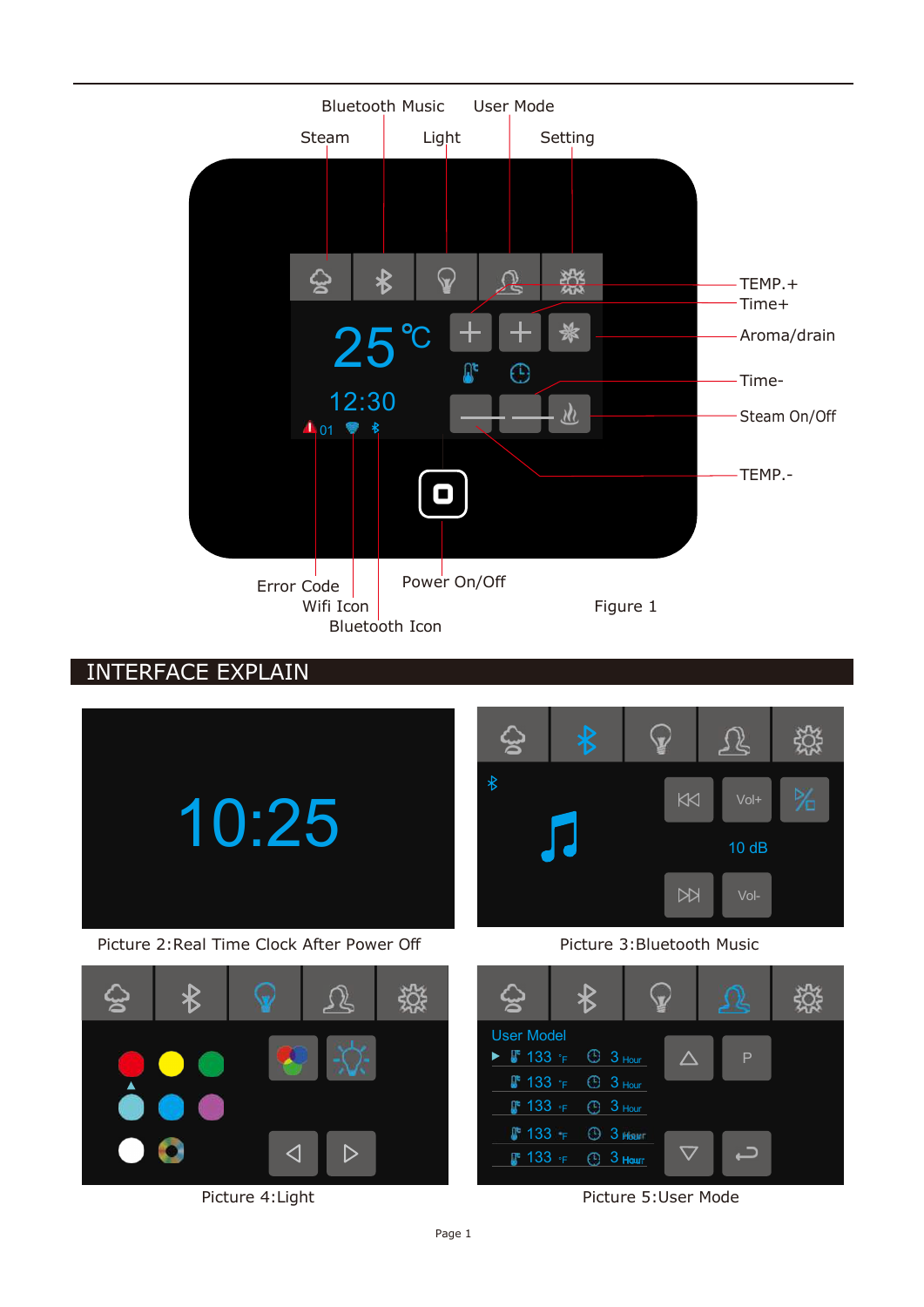

Picture 10: Default Parameters Picture 11: Aroma Setting

# INSTALLATION GUIDE

A. Recess into wall with wall box





Use adhesive tape on the controller and apply silicon sealant around edge

panel into the wall box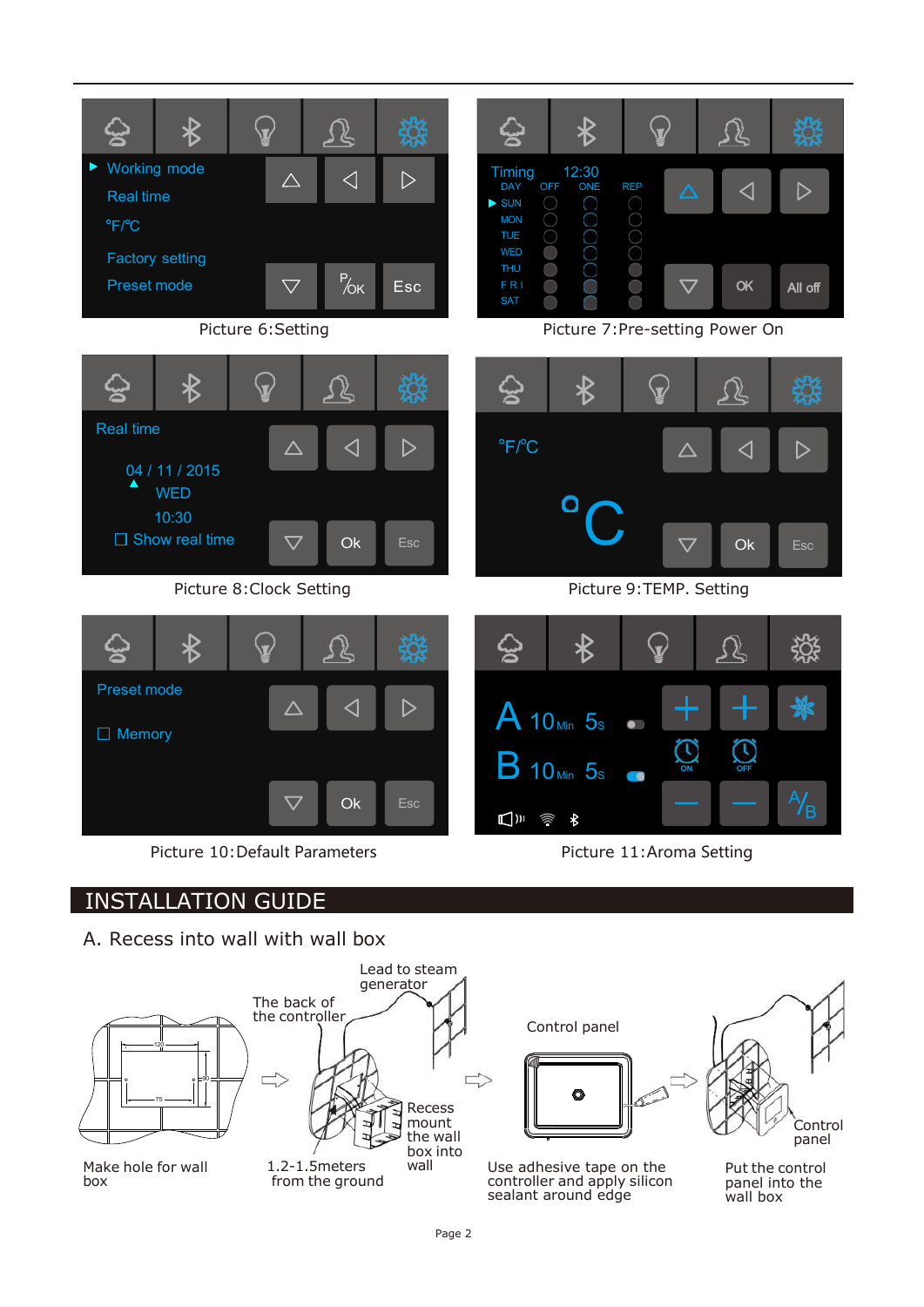## B. Recess mount into wall with backplate plate



# DIMENSIONAL DRAWING

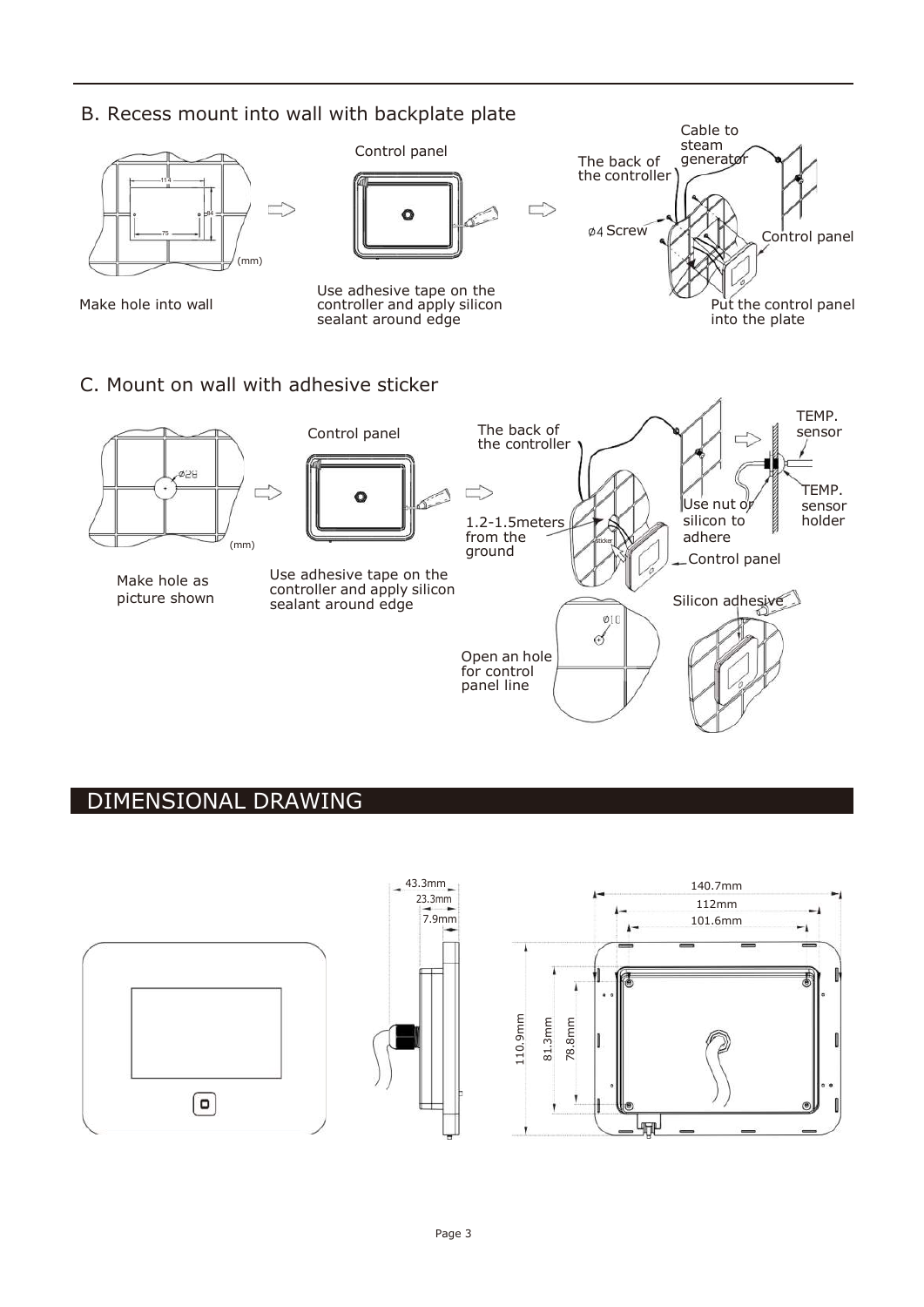

### FUNCTIONS

4.BLUETOOTH MUSIC 5.CHROMA LIGHT 6.AROMA PUMP

1.LIGHT 2.STEAM 3.WIFI

## OPERATION METHOD

#### **Standby**

When system is on, you will hear a "Buzz" sound on the control panel.

#### **Power ON**

When system is in standby mode, touch button  $\boxed{\bullet}$  to switch on the system, screen will then display

current TEMP inside steam room. It also shows whether the WIFI and Bluetooth music are connected or not. After the interface completely loads, the function buttons are unlocked. If the pre-set switch on time has been selected, then the unit switches on automatically at the chosen time and immediately start running the steam function.

If the optional WIFI box is connected, the steam generator can be controlled/set-up via a downloaded mobile phone APP.

### **Power OFF**

1/ Use the steam button to stop machine, if after 10mins the steam button is not pressed again to re-started, the generator will automatically drain and switch off. (Recommended method)

2/ Use main power button  $\begin{bmatrix} 0 \\ 1 \end{bmatrix}$  to tun off the generator, if the machine is turned of this way the generator will not have had time to auto drained and the drain button will need activating before starting the next steam cycle.

2/ If the system has finished set steam time, it will power off and auto drain automatically.

3/ System can be power off by mobile, if machine is supplied with optional WIFI box function.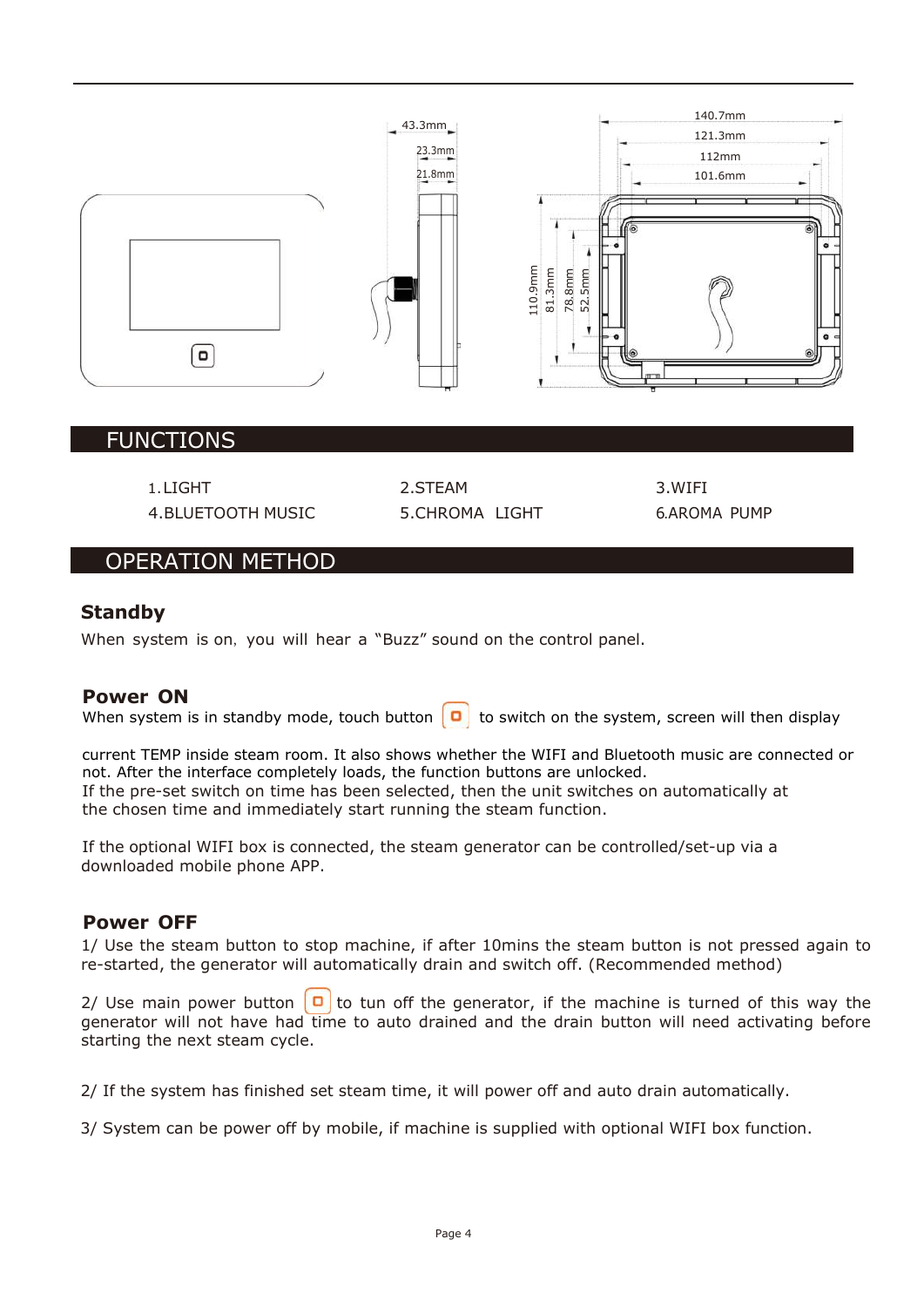# **Normal White Light**

With the system working, enter the light interface on controller (picture 4) press light button  $\sqrt{\hat{N}}$  to

turn on the light, pressing the button The again, will turn the light off.

Lights can be switched ON/OFF via the APP on mobile.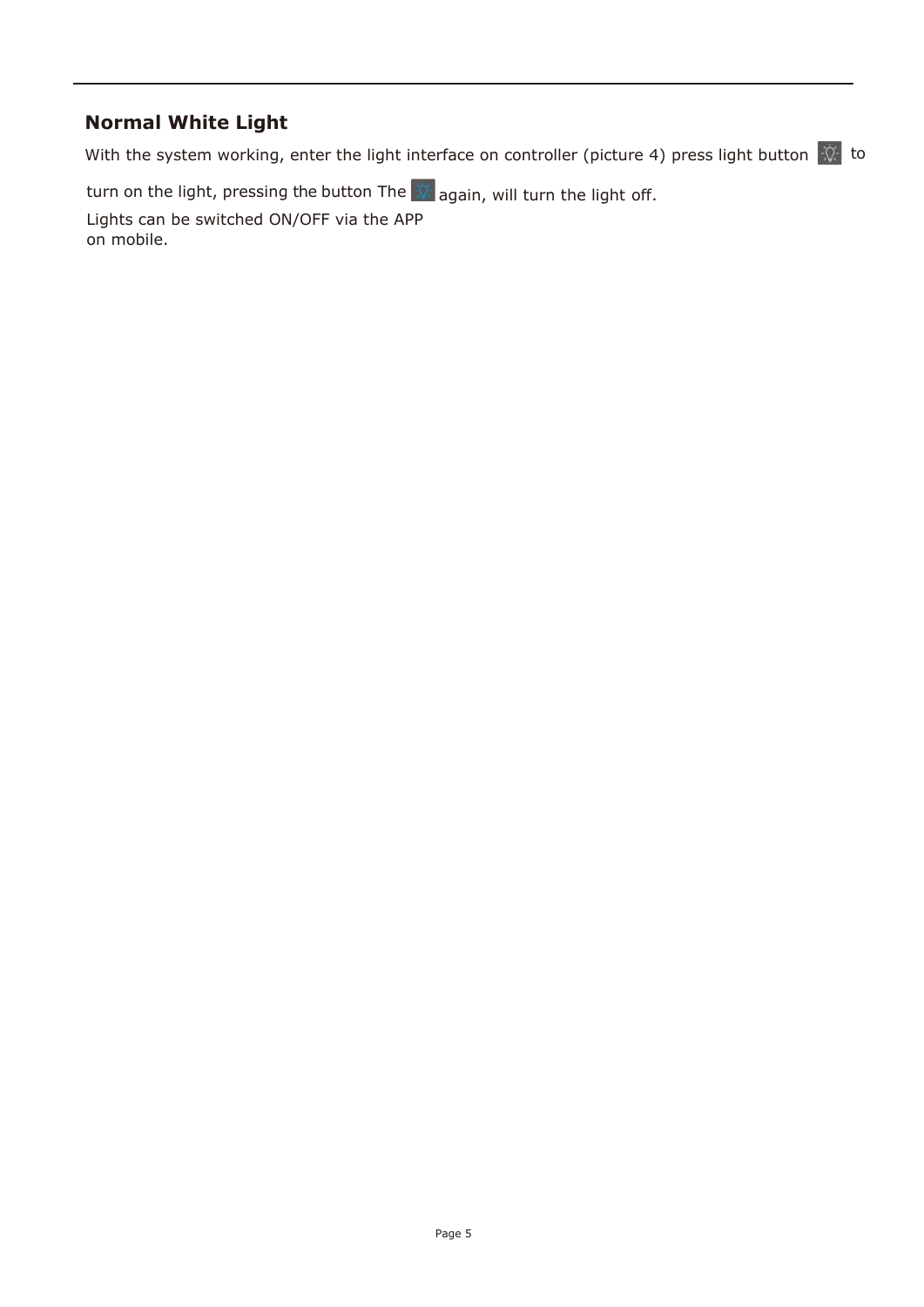## **Chroma light**

When system is in light interface (picture 4) touch  $\heartsuit$  to power on the chroma light function, to change light colors, press button  $\triangleright$ 



to switch off the chroma light function.

#### **Steam**

When system is in steam interface (picture1) touch button  $\| \psi \|$  to start steam generation, pressing this button **and again to stop the steam.** If left for 10mins the generator will auto drain and powers off automatically.

**TEMP. setting:** when steam function is activated, press  $\frac{1}{x}$  and  $\frac{1}{x}$  to set steam temperature, TEMP. range is 25-68℃ (Or 77-155°F), in 1C steps.

**TIME. setting:** when steam function is activated, pressing button  $\pm$  and time range is from 30mins to 20 hours, in steps of 30 minutes. to set steam time,

**Aroma:** when screen in steam interface, pressing button **\*** to switch on aroma function, pressing this button again  $\ast$  to switch off aroma function. Please note - The aroma button stops working when steam generation stops and automatically becomes the manual drain button.

**User Mode:** When system is in user mode interface (picture 5) touch buttons  $\triangle$  and  $\nabla$  to choose the user mode column, pressing the button  $\mathsf{P}_{\mathsf{P}}$  to save the TEMP and time you have set.

Pressing button  $\boxed{\triangle}$  and  $\boxed{\triangledown}$  to select the user mode you have set, pressing button  $\boxed{\triangle}$  to start the steam function under the TEMP and time you set.

mode"column, pressing "  $\alpha$  " and enter into interface (picture 7) to make setting as below. **Set Order To Switch On System**: When system is in setting interface (picture 6) select"Working

**(1) Time Setting**: Moving arrow to " Timing " column, press button  $\boxed{\triangle}$   $\boxed{\triangledown}$  to set hour and press button  $\triangleleft$  **b** to set minutes, hour range is 0-23 in 1 hour steps, minutes range is from 0-50 in 10 minutes steps.

**(2) Working Mode**: Pressing buttons  $\triangle \triangledown$  to moves arrow from Sunday to Monday, pressing button  $\triangleleft$  to set the order to start steam, you can select 1 time working, repeat working based on the setting date and time, for example, if you select 1, means steam working one time as pre-set order and won't repeat to work.

**(3)** Pressing button <sup>ok</sup> to save working mode you set. Pressing **button** to exit this operation interface.

**(4)** The temperature and steam working time set by user 1 are used by default. For example, user 1 sets the temperature at 45 ℃ and the working time is 13 hours, when steam generator powers on and steam function is activated, the default steam temperature is 45 ℃ and the working time is 13 hours. The working time and temp can be adjusted and steam generator stopped as required.

10 minutes after the steam generation has been stopped via steam button or the time cycle has finished, the draining function will start automatically for 5 minutes. If system is in standby and steam has not been activated, a long press of  $\frac{1}{2}$  drain/aroma button will drain tanks.

press button  $\frac{A}{B}$  again to set the pump B parameter; Touch **Aroma pump setting (Pump A and Pump B):** When the steam is on, keep pressing button to enter the aroma pump setting interface (picture 11); touching button to select the setting of pump A or pump B, press button  $\frac{1}{16}$  once to set the pump A parameter, press button  $\frac{N_{\text{B}}}{\text{G}}$  again to set the pump B parameter; Touch  $\frac{1}{N_{\text{B}}}$  to turn  $\bullet$  to ( $\bullet$  (indicating that the pump A/pump B is on or off. If pump A and pump B are closed at the same time, pump A is forced to open. Touch button  $\left|+\right|$  to set the working and interval time. After the setting is completed, keep pressing button  $\frac{1}{2}$  or  $\frac{1}{2}$  to return to the main interface. Time setting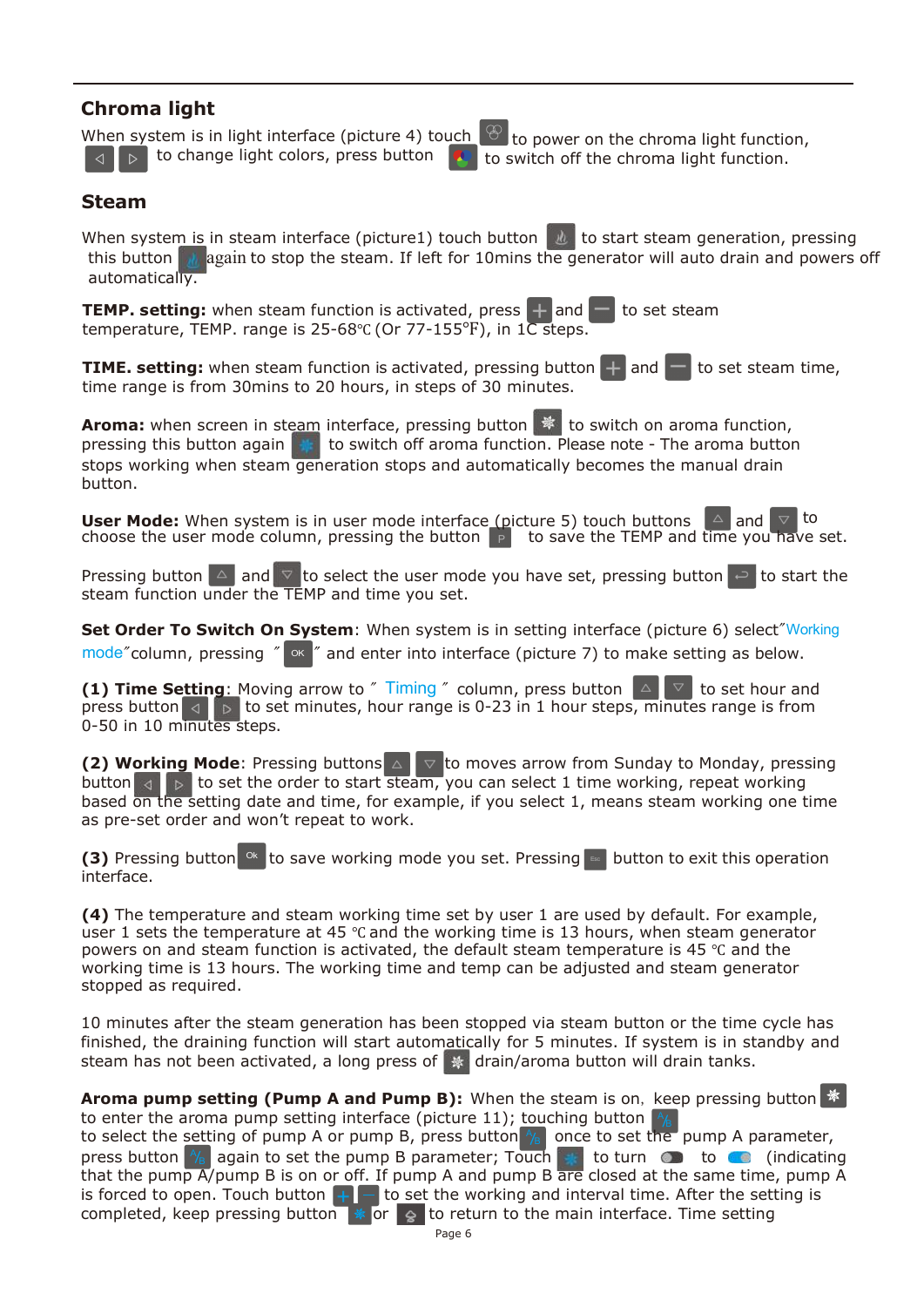interval range:  $1 \sim 10$  minutes, pumping time range:  $1 \sim 9$  seconds.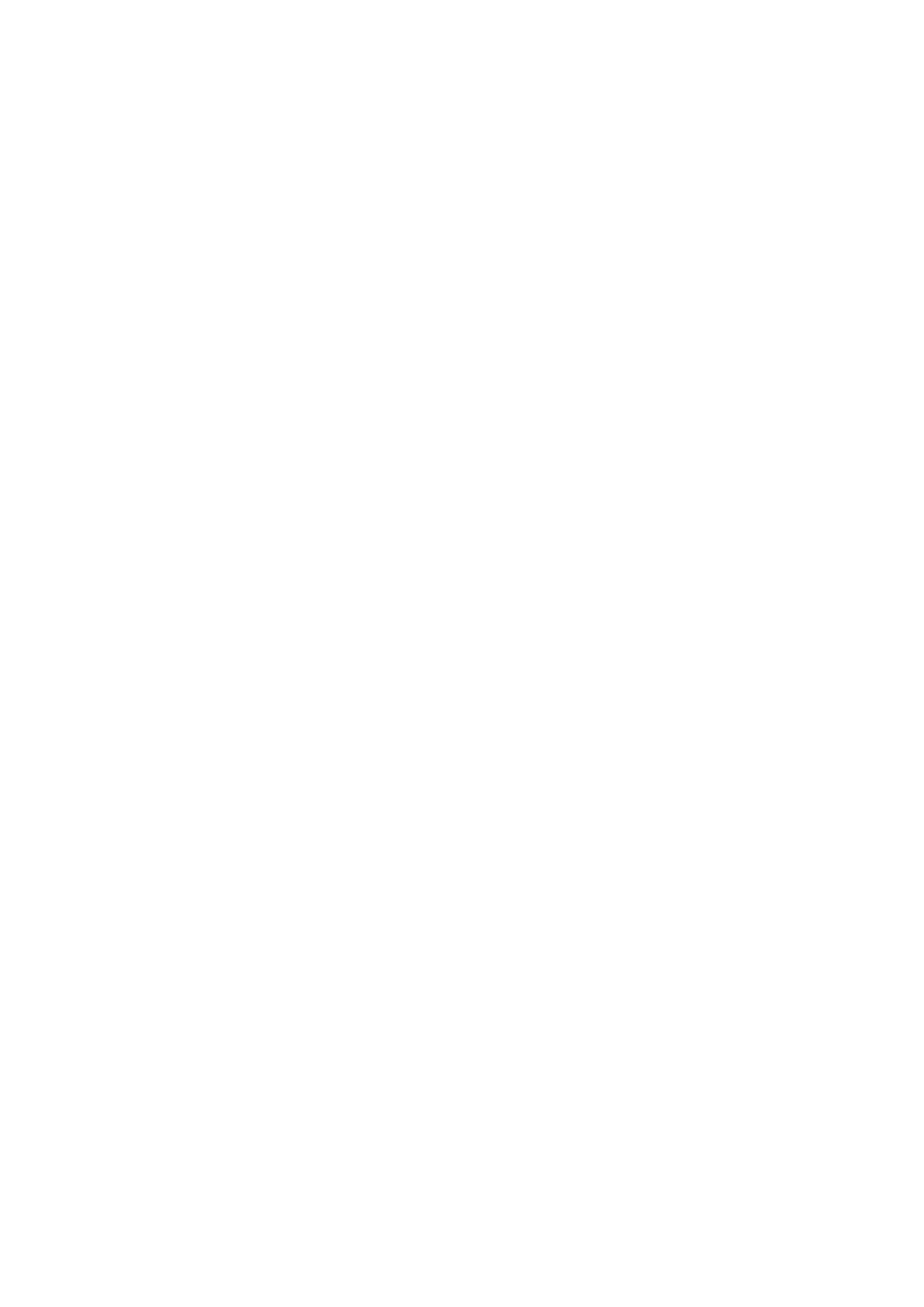| 03 | Overheat protection       | 1) Check whether there is water in the tank.<br>2) Check the steam pipe is not blocked                                                                   |  |  |  |
|----|---------------------------|----------------------------------------------------------------------------------------------------------------------------------------------------------|--|--|--|
| 05 | Water inlet fault         | 1) Check whether the water supply is on.<br>2) Check the inlet valve works.<br>3) Check if the inlet valve is blocked.<br>4) Check if drain valve works. |  |  |  |
|    |                           | 5) Check if drain valve or generator drain-pipe<br>is blocked.<br>6) Check if the tanks have drained by<br>activating manual drain button.               |  |  |  |
| 08 | TEMP. sensor open circuit | Check whether the circuit/connections are good, if<br>OK replace the temperature sensor.                                                                 |  |  |  |
| 09 | TEMP sensor short circuit | Check whether the circuit/connections are good, if<br>OK replace the temperature sensor.                                                                 |  |  |  |

#### **Please note - water inlet (05) issues are often caused by limescale build up and can be easily rectified by carrying out de-scaling maintenance of the generator.**

E0: The temperature sensor open circuit.

Water level sensor failure, check the control cable connections between the control panel to steam generator.

E02: The temperature sensor is short circuited.

E03: Signal transfer fault between main panel and sub-panel .

E04: Signal transfer fault between control panel and steam generator.

E12, E22, E32, E42: water inlet valve takes over 2 minutes

E13, E23, E33, E43: water inlet valve blocked.

E15, E25, E35, E45: Auto. high limit trips.